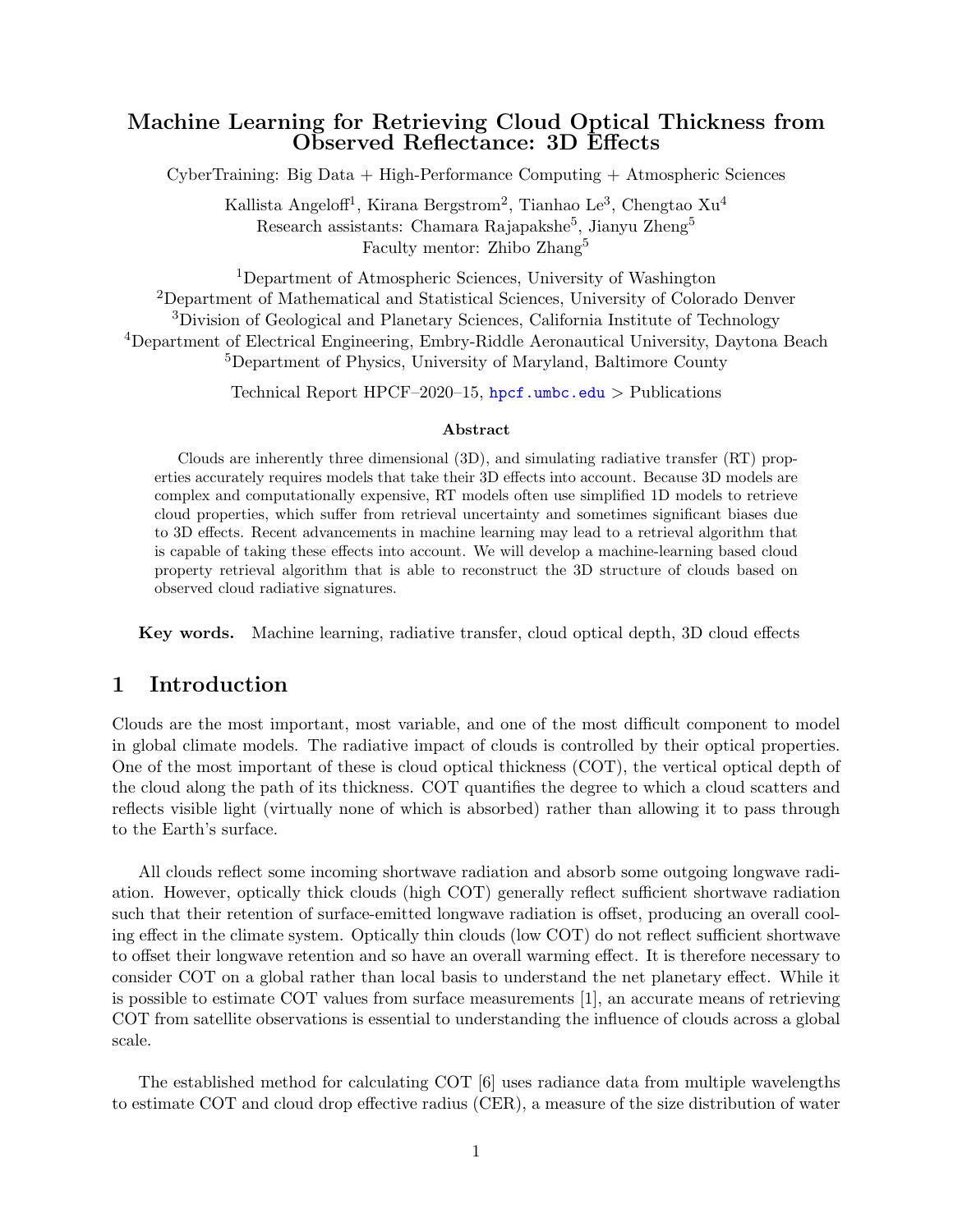droplets within a cloud. The radiance is a function of the cloud's COT and CER, and so finding those properties presents an inverse problem. This is achieved by measuring the radiance at pairs of non-absorbing and absorbing wavelengths (e.g. as in Nakajima and King's original 0.75 and 2.16  $\mu$ m, or as in the most recent MODIS products 0.66, 0.86, and 1.24  $\mu$ m and 1.6, 2.1, and 3.7  $\mu$ m), and comparing the results with a theoretical forward model calculation using a lookup table.

There are many simplifying assumptions inherent in this calculation. Our main concern is to address two of these assumptions. One is the plane-parallel assumption: all clouds are treated as a flat plane parallel to a flat ground surface. The second is the independent pixel assumption: each point within the cloud plane is assumed to be independent from every other point, rather than being subject to shadowing or reflected light. These assumptions are closest to accuracy when the real cloud resembles the model cloud, e.g. stratus clouds, but most real clouds have significant horizontal and vertical variability that cannot be fully represented by a 1D radiative transfer model; that is, they have peaks, valleys, and gaps that generate horizontal photon transport. Differing locations within a cloud receive different amounts of light based on their positions relative to each other.

An array of 3D radiative transfer models are currently in use and/or development. However, 3D radiative transfer models have so far been prohibitively computationally expensive to conduct at a global scale over the timescales necessary for climate modelling, and 1D models remain more widely used. The differences between the results of 1D and 3D radiative transfer models are called the 3D radiative transfer effects. These differences can be significant, although they do not inevitably introduce large errors [\[7\]](#page-10-1). This project expands upon a novel method for determining COT from synthetic reflectance data using machine learning.

# <span id="page-1-0"></span>2 Atmospheric Model

The use of neural networks to improve COT retrievals is an ongoing effort. Okamura et al. (2017) [\[4\]](#page-10-2) used a deep neural network (DNN), examining multiple pixels simultaneously, to retrieve the COT and CER from synthetic cloud reflectances. Masuda et al. (2019) [\[3\]](#page-9-1) similarly used a convolutional neural network (CNN) to improve 3D retrievals of COT from sky-view camera images. In this project, we expanded upon the work of Rajapakshe and Zhang (2020) [\[8\]](#page-10-3) to experiment with using both a CNN and DNN to correct for 3D effects.

To provide training data for our model, we first generated 4000 profiles of "fractal clouds" - 1D horizontal lines of cloud that have been randomly generated [\[5\]](#page-10-4) to provide data analogous to a transect across a large area of broken clouds. The fractal clouds have a semi-randomly varying liquid water path (LWP) - a measure of the weight of liquid water between two points in the atmosphere - and a randomly assigned, fixed-per-profile CER. From these two variables, COT can be calculated for each point along the horizontal line.

The synthetic fractal clouds' features were then applied into 1-D and 3-D radiative transfer models to calculate the reflection with wavelength smaller than 1.8 µm. A visualization of SHDOM 3-D radiative transfer and MSCART 1D and MSCART 3D results are provided in the following figures.

Figure [2.1](#page-2-0) shows the case of reflection with fractal cloud generated on 0.865  $\mu$ m,  $maxiter = 1000$ , 10−<sup>4</sup> solution accuracy. The general similarity of the pattern from three RT models reveals the illumination effects brought by the fractal cloud. In the strongest illumination points with largest tau value jumps, the SHDOM model follows the MSCART 3D results better than the MSCART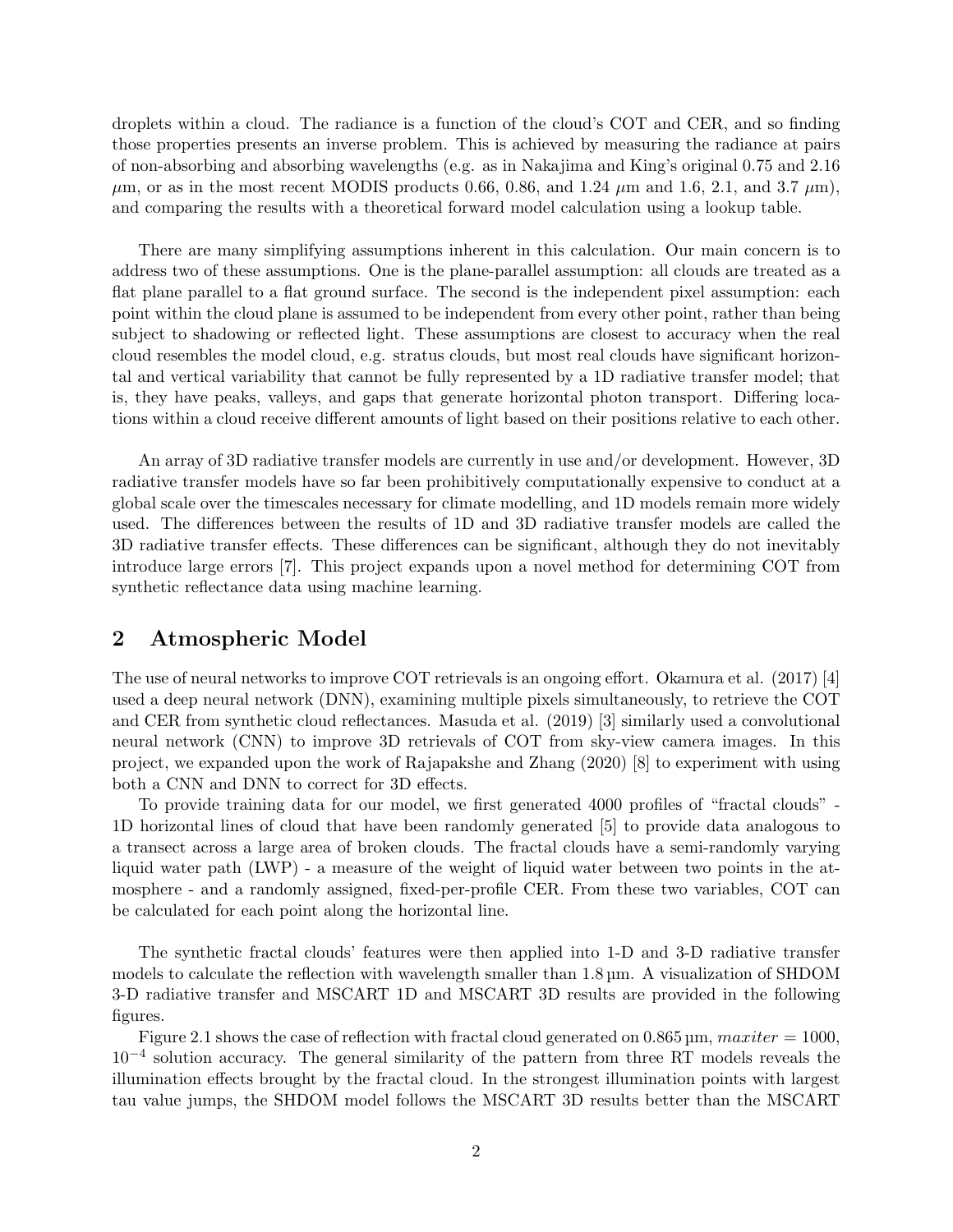

<span id="page-2-0"></span>Figure 2.1: Radiative Transfer (SHDOM) Results from Fractal Model. Given a COT (Tau) profile, represented in the lower panel, the reflectance results produced by SHDOM (black curve), MSCART 1D (red curve) and MSCART 3D (blue curve) are represented in the top panel.

1D results. However, the predictions of the SHDOM model has similar reflection feature patterns compared with the MSCART 1D RT model. We considered that this could be caused by the Mie scattering and bulk averaging routines within the SHDOM model.

To verify the 3D radiative transfer effects from the SHDOM model, a step cloud case is useful. As shown in Figure [2.2,](#page-2-1) the edges of the step cloud, which are unrealistically sharp when using a 1D radiative transfer model, are smoothed to account for the effects of the nearby pixels when using the 3D radiative transfer model SHDOM. Using this simple test case is a good "sanity check" to ensure that the models are working as expected.



<span id="page-2-1"></span>Figure 2.2: Visible reflectance of step cloud from SHDOM. The green curve is based on 1D radiative transfer simulation and the black curve is based on 3D radiative transfer simulation.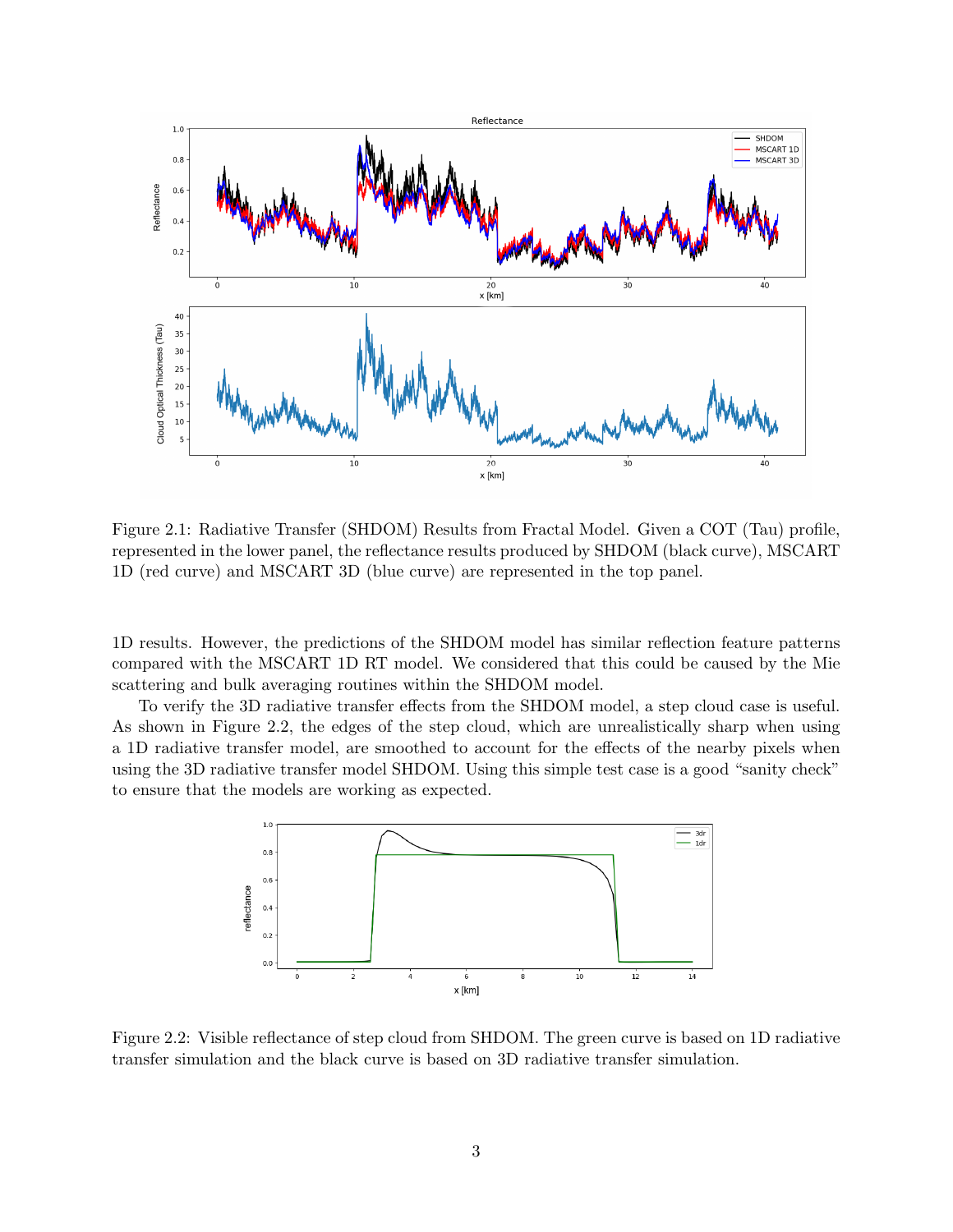#### 2.1 Problem Domain

The scope of this project is to use the machine learning model to solve the inverse problem on a 1D domain. In practical application, we would use the same method for a 2D domain from a satellite image. Envisioning the Earth's surface, seen from a satellite, as a flat 2D area, the 1D domain is a single slice of this image. Arbitrarily, we use a slice in the  $y$  direction, so the  $x$  coordinate determines spatial position. The z coordinate is height. The domain of interest starts arbitrarily at  $x = 0$  and is  $4096 \times dx$  in spatial length.

The step cloud is generated with the following parameters:  $\lambda = 0.865 \,\text{\mbox{\textmu}}, Nz = 2, dz =$  $1km$ (height in vertical direction is 1km),  $Nx = 101$ ,  $dx = 0.5km$ ,  $Ny = 1$ ,  $CEV = 0.05$ . These are parameters necessary for the fractal cloud and SHDOM models.

The reflectance is calculated as

$$
reflectance = (\pi \times rad) / \cos(SZA)
$$
\n(2.1)

where rad denotes the SHDOM radiance output, and SZA represents the solar zenith angle. We generated 3 channels of light in different visible wavelengths 0.645 µm (red light) 0.555 µm (green light)  $0.469 \,\mathrm{\upmu m}$  (blue light).

## 3 Machine Learning Model

Determining the COT from reflectance is a classical inverse problem. We are given a model, Q, that takes COT as input and produces reflectance as output, which we write as

$$
Q(COT) = \text{reflectance},\tag{3.1}
$$

and we desire, given reflectance, to find the COT that produced that reflectance, or to be able to reproduce the mapping  $Q^{-1}$ , where

<span id="page-3-0"></span>
$$
Q^{-1}(\text{reflectance}) = \text{COT}.
$$
\n(3.2)

Inverse problems are typically solved deterministically using optimization methods; however, in recent years less traditional methods such as machine learning have become popular for problems of this type [\[10\]](#page-10-5). The standard optimization solution for the map in Eq. [\(3.2\)](#page-3-0) utilizes either the lookup table method, which has limitations for even the step clouds that we have seen in [2,](#page-1-0) or a much more complex 3D inversion method that is prohibitively expensive for practical applications. We attempt to solve the problem in a more efficient way by approximating the function  $Q^{-1}$  with a surrogate model formed using machine learning methods.

#### 3.1 Machine Learning Model

The general procedure of the machine learning model for both the CNN and DNN is shown in Figure [3.1.](#page-4-0) First, we generate realistic COT profiles using the fractal cloud model. We then apply a 3D radiative transfer model to these cloud fields, which produces cloud reflectances for three separate wavelengths. The CNN model interprets the wavelengths as color channels.

We use the COT profiles generated from the fractal cloud model, and propagate these profiles through SHDOM in a Monte Carlo fashion to generate a set of reflectance profiles. We then used 95% of the generated data to train our machine learning model, and 5% as the testing data set to verify the result.

The deep learning models are built using the Keras deep learning package [\[2\]](#page-9-2) for Python. In the following, we introduce the tested model structures for the DNN and CNN methods attempted, discuss data pre-processing with each model, and discuss some of the chosen parameters.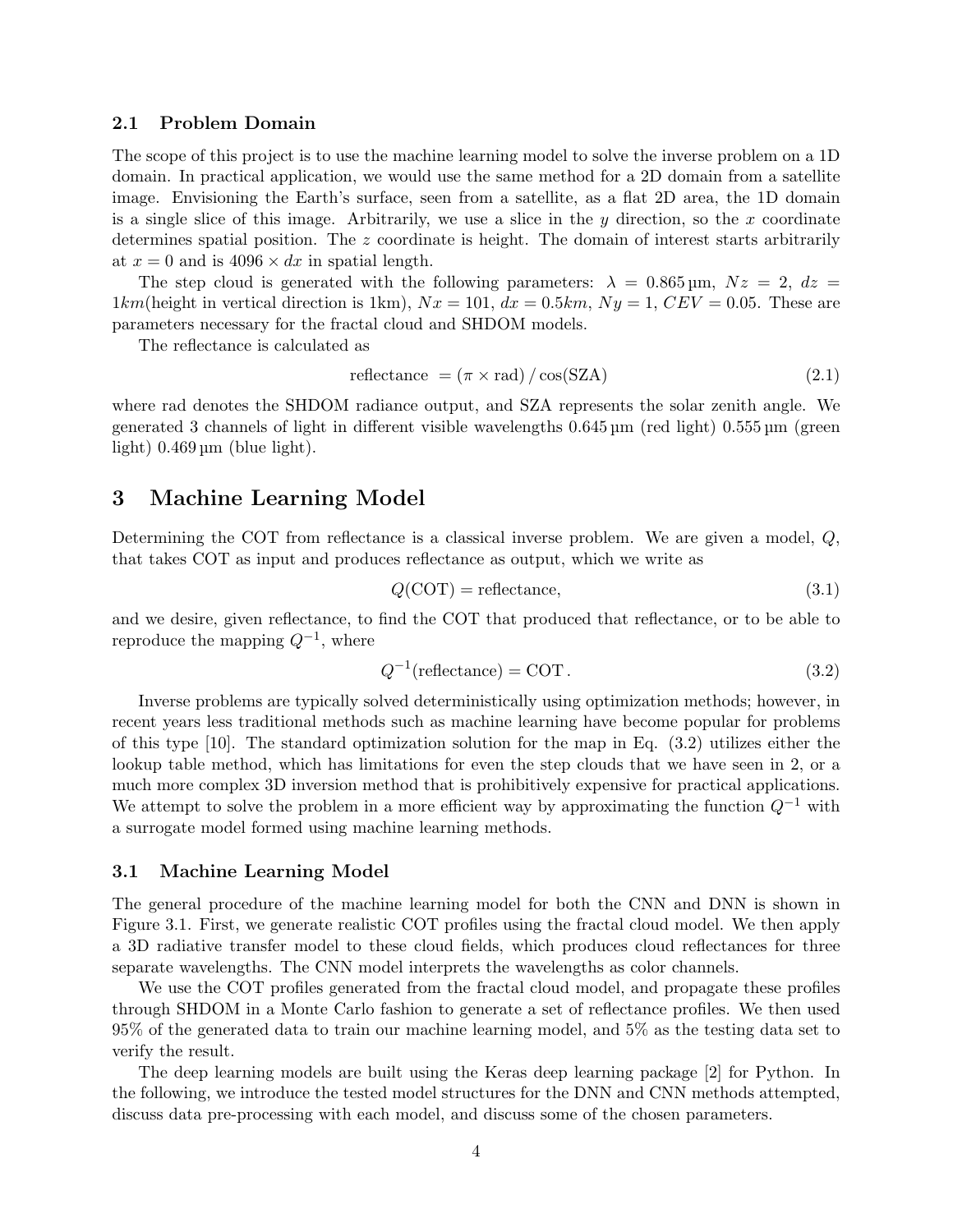

<span id="page-4-0"></span>Figure 3.1: Machine Learning Model with 3D Radiative Transferring Data

# 3.2 DNN Structure

Figure [3.2](#page-4-1) represents the general process of how the input and output data are processed in the DNN structure. The input vector is of length  $3 \times Nx$ , three channels over the whole spatial domain.



<span id="page-4-1"></span>Figure 3.2: DNN Machine learning Model

The DNN structure listed below is based on the DNN-2r structure in [\[4\]](#page-10-2). The optimizer and loss function are chosen as adam and mean square error, respectively. To extract an efficient amount of data from the fully connected layers, we adopted a deep and fully connected layer structure. The first layer, which has an 8-neuron density, was chosen to extract the initial features from the input reflectance data with 4096×4000 spatial cloud reflectance information and 3 dimensional features,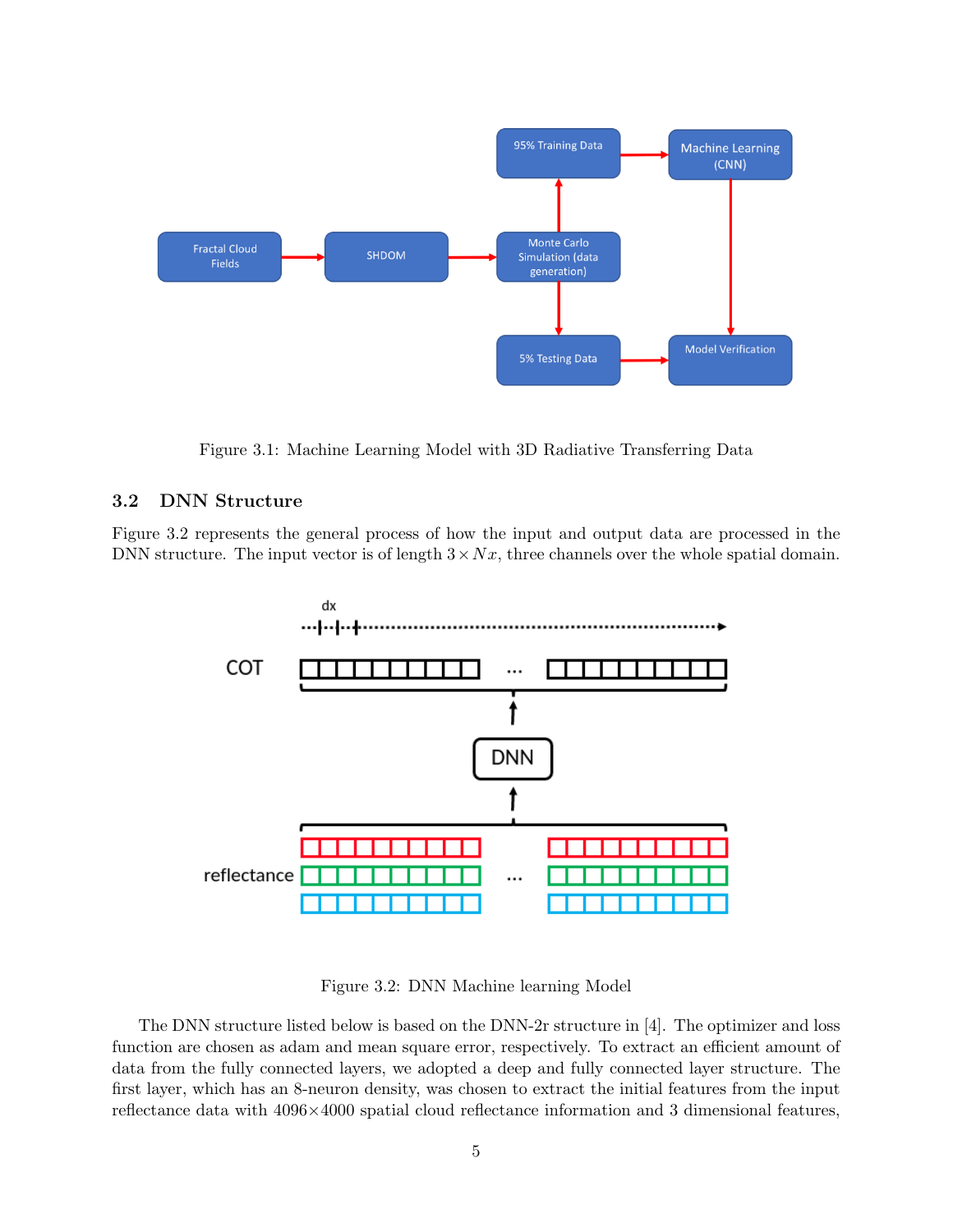which is activated with the relu function. The less complex neuron density was chosen due to the (assumed) less complex input data feature dimensions. A linear activation function is chosen in the final layer with 1 neuron density to generate the 1D cloud property that is optical thickness. The batch size is chosen as 4 under this structure. Normally, we choose the batch size as a power of two to save the computational resource of the model.



Figure 3.3: DNN Model Structure

As we will see in the results, the network structure did not contain enough features, leading to inaccurate model estimation of cloud optical thickness despite the MSE converging to a relatively low value.

### 3.3 CNN Structure

#### 3.3.1 Spatial Slicing

The aim of the project is to estimate the COT over large spatial areas. The naive approach to building the machine learning model takes reflectance input over all three channels and the entire spatial domain, and outputs COT for over the whole domain. While this approach would most likely be effective when massive quantities of data are available, as it takes into account the reflectances across the entire domain, the amount of data required to make accurate predictions for the whole domain is larger than we were able to generate during the span of this project.

While developing the CNN model, we implemented a more effective strategy that takes into account the independent pixel approximation problem and is more accurate with less data, and is more computationally efficient. The strategy involves dividing the spatial domain up into smaller subdomains and solving subproblems on these domains. For our 1D problem, the  $x$  dimension is sliced into smaller domains of the same sizes of  $np$  "pixels." Each slice is treated as an independent machine learning problem. In order to incorporate the reflectances of nearby pixels, ng "ghost pixels" on the boundaries of the domain are incorporated into the input. These ghost pixels are passed in as components of the input reflectance vectors, but the COT (output) is not computed on these pixels. In this way, we are able to split up the problem into many smaller subproblems, but still incorporate necessary neighboring information as needed to correct for the independent pixel approximation. This is shown schematically in Figure [3.4.](#page-6-0)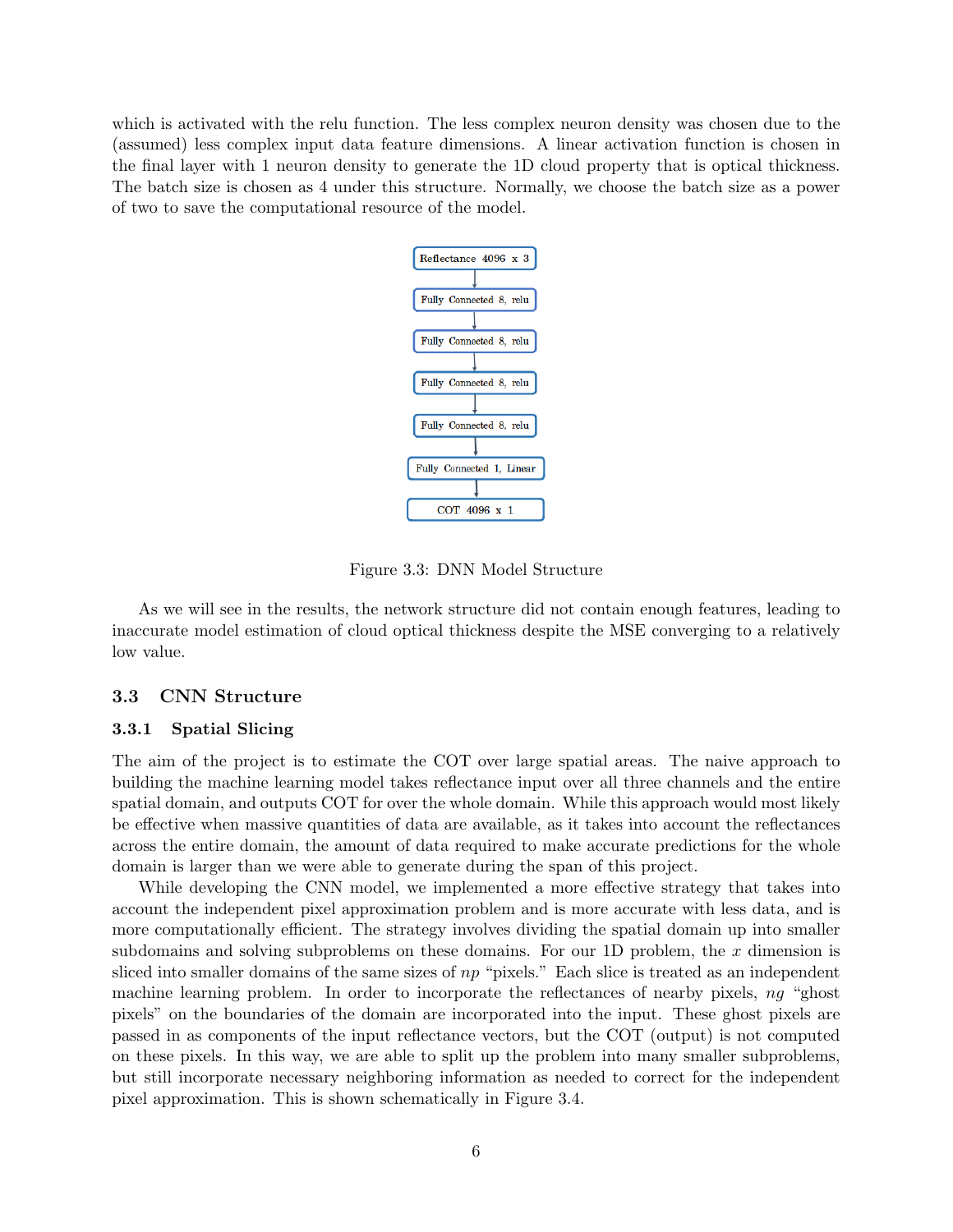

<span id="page-6-0"></span>Figure 3.4: CNN Machine learning Model

Naturally, at the edge of the domain the approximation will not work as well because the slices do not have available ghost pixels at the edge of the domain. We ignore this issue by limiting our predictions to starting at the *ng*th pixel, and ending at the  $(n - nq)$ th pixel. In addition, we operate on a reduced domain to ensure that  $np$  evenly divides the total size of the domain. For the purposes of this problem, we use  $np = 8$ , and  $nq = 2$ . We limit our domain of interest to 4000 pixels; thus we run 500 independent ML models.

Spatial slicing is of particular interest to us because it allows us to solve the problem on each slice independently, thus in parallel, dramatically reducing the computational time necessary to train. We solved this problem using 8 nodes with 8 processes on each, which we found to be optimal due to massive memory allocations within the code.

#### 3.3.2 CNN Structure

The CNN structure is defined in [3.5.](#page-7-0) It is a standard simple CNN model that uses two convolutional layers. Because of the spatial slicing implemented, the input 1D slices are  $12 \times 3$  (2 ghost pixels at the left of the slice, 8 pixels in the slices, 2 ghost pixels at the right edge, and 3 channels). The first layer of the CNN is a convolutional layer that uses a kernel of size 6, which is half of the total spatial size of the slice, and 100 ( $\times$ 3, for each channel) filters. The second layer is again convolutional and uses a kernel of size 1, and 4 filters. A dropout layer is utilized, and a final fully connected layer transforms the learned features into an 8 dimensional vector for the spatial slice.

These parameters were chosen through a combination of research, basing our model off the methods in [\[4\]](#page-10-2) and standard simple CNN models, as well as parameter tuning. We varied batch sizes, filter sizes, and dropout factor through ranges in order to determine the most effective combinations. Although the search was not exhaustive, no combinations tested in tuning provided consistently better results.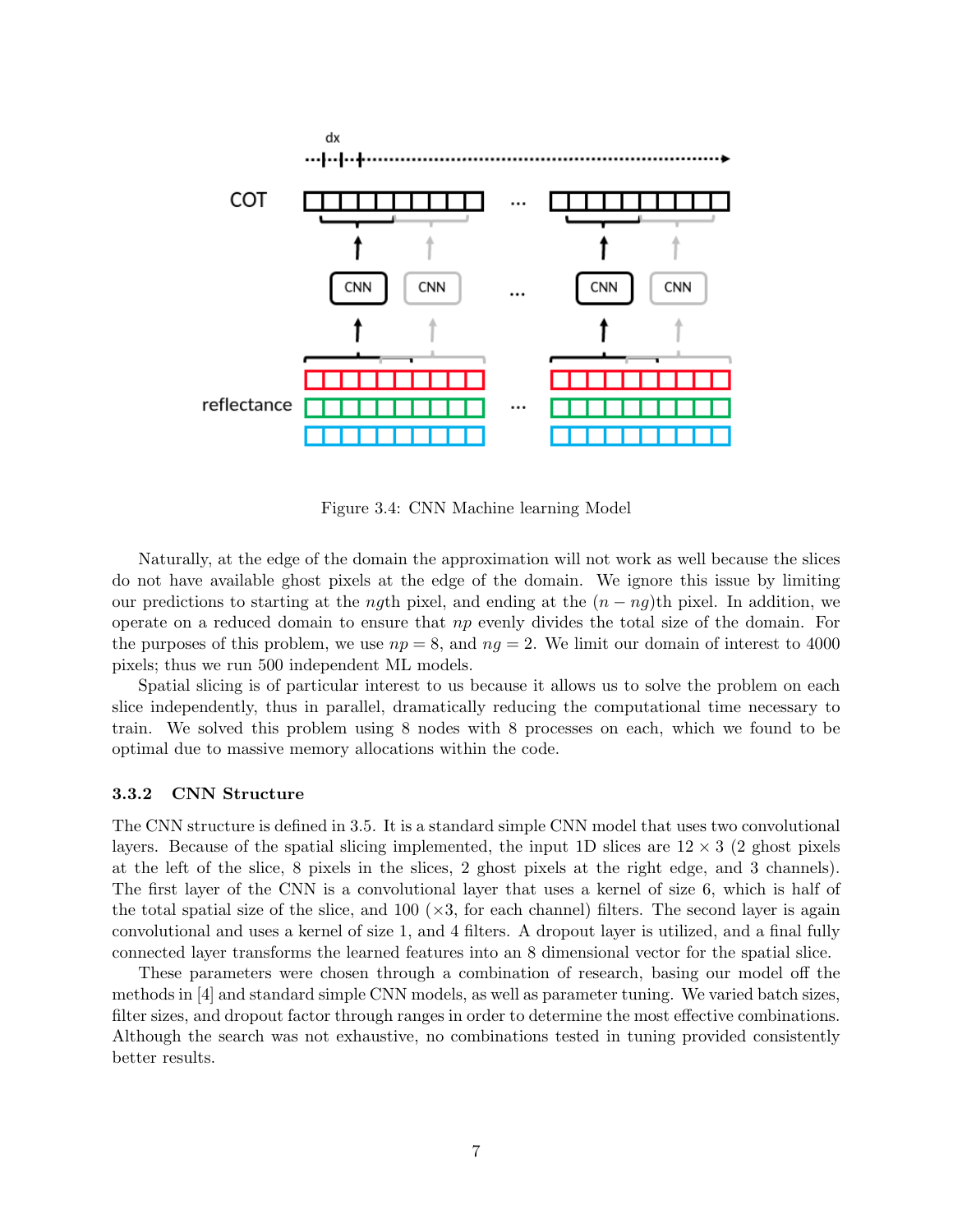

<span id="page-7-0"></span>Figure 3.5: CNN Model Structure

# 4 Results

### 4.1 DNN Results

A sample result of prediction using the DNN model is shown in Figure [4.1.](#page-7-1) The true value represents the COT data in the test data set. The starting COT value at the beginning of the spatial interval, where the spatial position of the cloud is over 0 to 2.5km, shows better estimation results. As the cloud spatial position increases, the DNN model function performs worse. We found this pattern consistently throughout the testing data, and believe the reason for this result is the overfitting of the data in the less complicated neural network structure. The trade-off between the complexity of the neural network structure and the leak of number of training data features constrains the estimation results of the DNN. Running 10 epochs, we reach a loss value mean squared error of 15 in the final epoch of model fitting.



<span id="page-7-1"></span>Figure 4.1: Sample DNN Training Result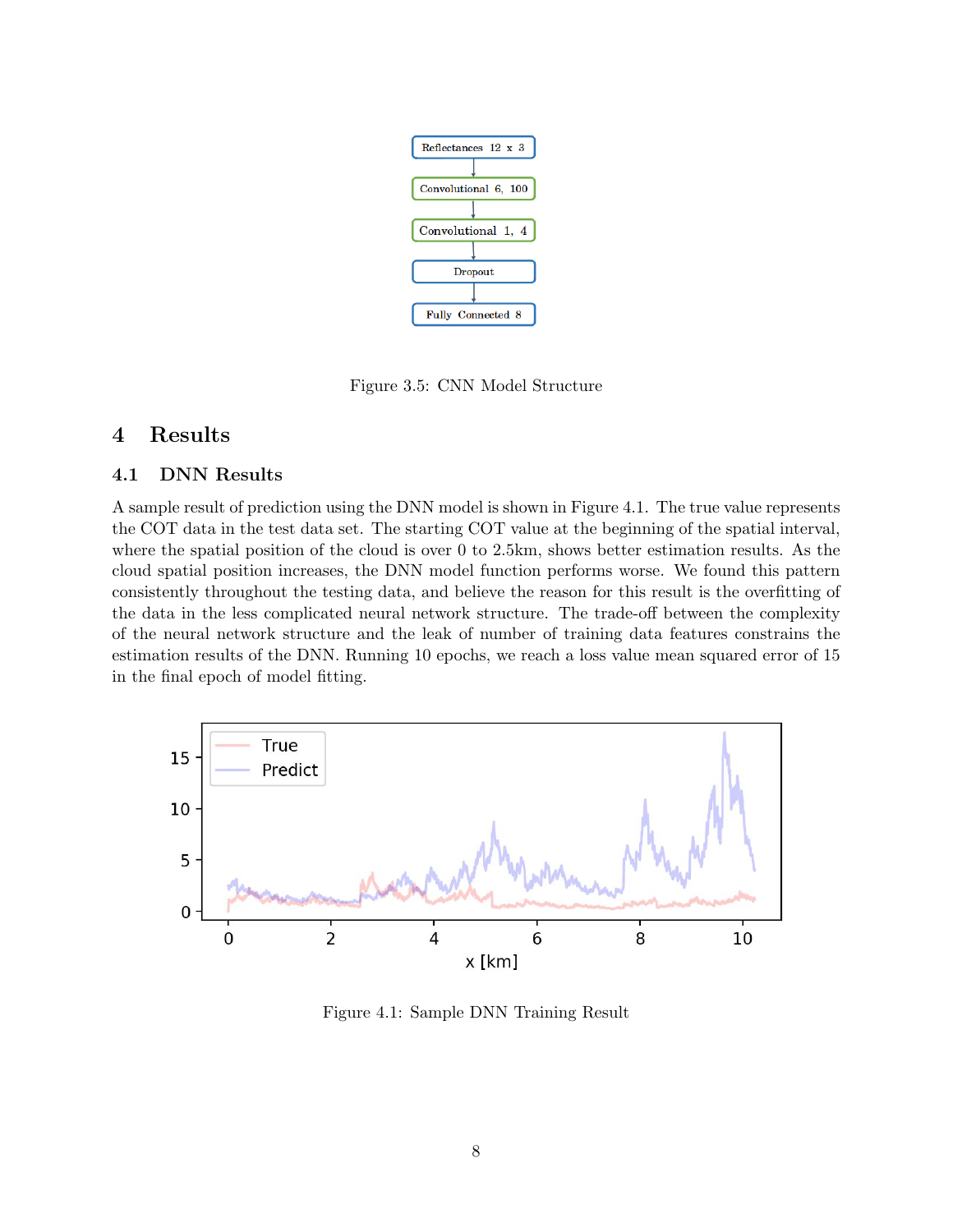### 4.2 CNN Results

Some sample results of prediction using the CNN model are shown in Figure [4.2.](#page-8-0)



<span id="page-8-0"></span>Figure 4.2: Sample CNN Training Results. The three panels represent the output of the model for three different reflectance profiles from the test data set.

Qualitatively, we can see that the CNN model is able to predict the true COT relatively well, when compared to the DNN method. The overall shape and jumps within the COT are reflected in the predicted COT from our model. However, as expected, the global effects of the COT are not captured particularly well in the predicted COT. For example, in case 3, we can clearly see that the predicted COT is lower than the true COT consistently over the first 10 km of the spatial range. For more extreme values, such as at around 16 km in case 2, the model is not able to predict the highest range of the COT. After tuning, the average mean squared error (MSE averaged over each slice of the spatial domain) is around 25, indicating that the method requires improvement.

We suspect that some of these problems are caused by the spatial slicing, as the global effects (the mean over the spatial range is a good indicator of the global effects) are not captured well, but local effects are. We also suspect that some of the issue would simply be solved by more or higher quality data, as COT over 20 is not a realistic case.

# 5 Conclusions

In this project, we intended to retrieve COT, or other cloud properties, using a machine learning method to approximate a mapping between reflectance and cloud properties. For this project, the synthetic cloud data was generated from a 1D fractal cloud model. We spent time tuning our models, and presented the comparison between different radiative transfer models with 1D MSCART, 3D MSCART, and SHDOM. To generate enough of a training set as the input for the neural network, we adopted the SHDOM model to generate the corresponding data set of 4000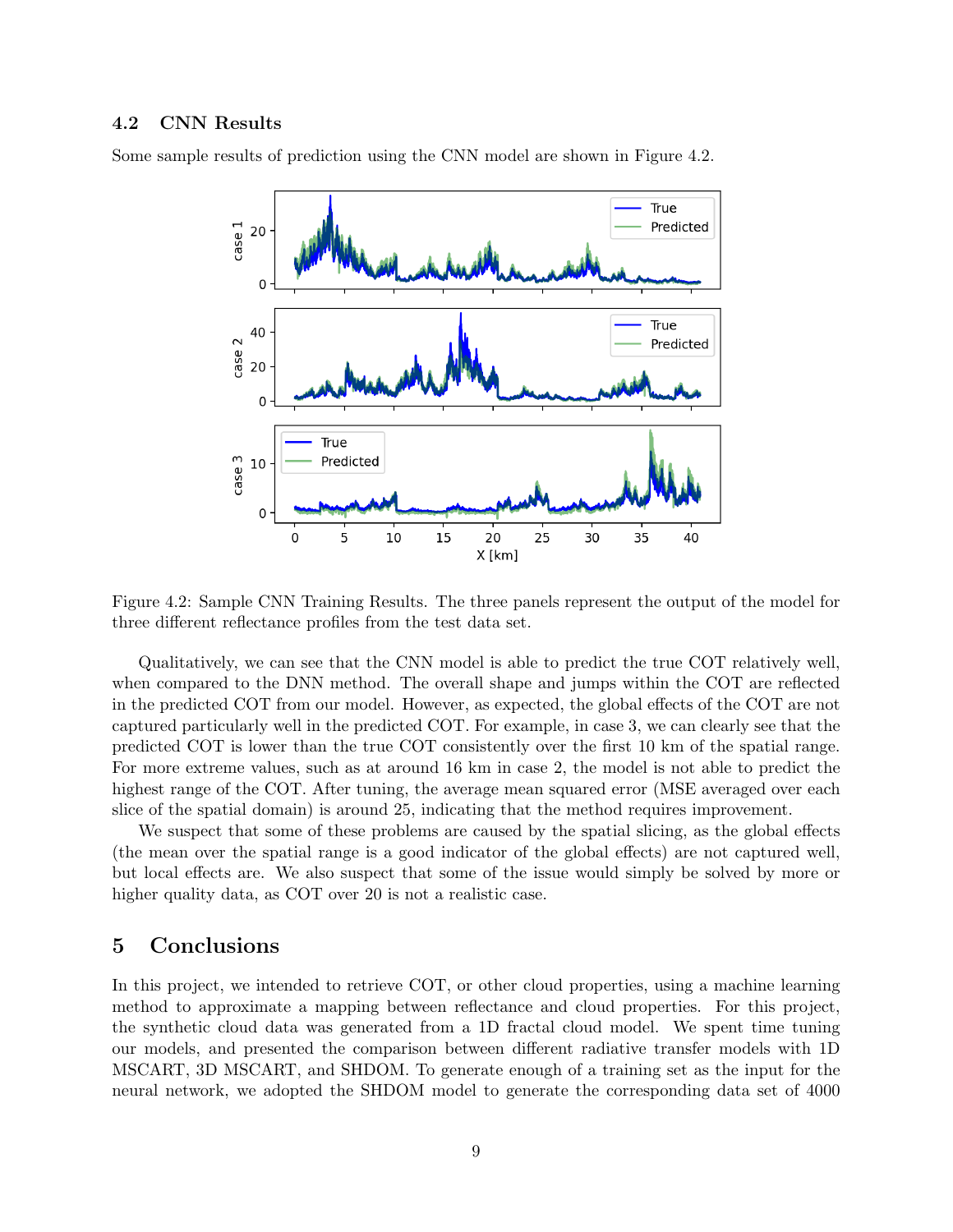profiles, from which we ended up with the input/output pairs of COT and reflectance data to the forward model predicting reflectance from COT.

To find the best version of a neural network that maps the reflectance data to COT, we developed and compared DNN and CNN models. The results show that CNN with data pre-processing and "ghost pixel" edge slicing generates a better model than the general DNN with fully connected layers. The method is qualitatively acceptable, but there remain issues in the global predictability of the model and for outlying cases. Also, due to the speed of the SHDOM simulations, we don't get enough data for our CNN model. So although we used a 95/5 training/test split ratio here, we will use better split ratio (e.g.,  $80/20$ ) once we get more data.

Future directions for this work including refining the model utilizing greater quantities of data, and refining the data generation so that the generated outputs are generally more physically realistic by either data pre-processing (removing outliers) or tuning the way COT profiles are generated. We are also interested in fixing the global predictability issue by emulating a multi-scale model that uses the DNN-based global method for predicting some global characteristics of the profiles, such as average COT and maximum COT, and feeding these global characteristics into the CNN model as additional inputs that could better inform the CNN over the small spatial slices of the general global trends of COT.

In addition, in future work a 2D model should be tested, as the 1D case has little practical application. We would also be interested in applying this method for computing the CER in addition to the COT. Once this is implemented using the trained CNN model, the retrieving of COT and CER could be applied in real applications on 2D satellite data, such as from MODIS climate satellite reflectance data.

# Acknowledgments

This work is supported by the grant "CyberTraining: DSE: Cross-Training of Researchers in Computing, Applied Mathematics and Atmospheric Sciences using Advanced Cyberinfrastructure Resources" from the National Science Foundation (grant no. OAC–1730250). The hardware used in the computational studies is part of the UMBC High Performance Computing Facility (HPCF). The facility is supported by the U.S. National Science Foundation through the MRI program (grant nos. CNS–0821258, CNS–1228778, and OAC–1726023) and the SCREMS program (grant no. DMS– 0821311), with additional substantial support from the University of Maryland, Baltimore County (UMBC). See <hpcf.umbc.edu> for more information on HPCF and the projects using its resources.

# References

- <span id="page-9-0"></span>[1] Nobuhiro Kikuchi, Teruyuki Nakajima, Hiroshi Kumagai, Hiroshi Kuroiwa, Akihide Kamei, Ryosuke Nakamura , and Takashi Y. Nakajima. Cloud optical thickness and effective particle radius derived from transmitted solar radiation measurements: Comparison with cloud radar observations. Journal of Geophysical Research: Atmospheres, 111(D7), 2006.
- <span id="page-9-2"></span>[2] Francois Chollet et al. Keras, 2015.
- <span id="page-9-1"></span>[3] Ryosuke Masuda, Hironobu Iwabuchi, Konrad Sebastian Schmidt, Alessandro Damiani, and Rei Kudo. Retrieval of cloud optical thickness from sky-view camera images using a deep convolutional neural network based on three-dimensional radiative transfer. Remote Sensing, 11(17):1962, 2019.